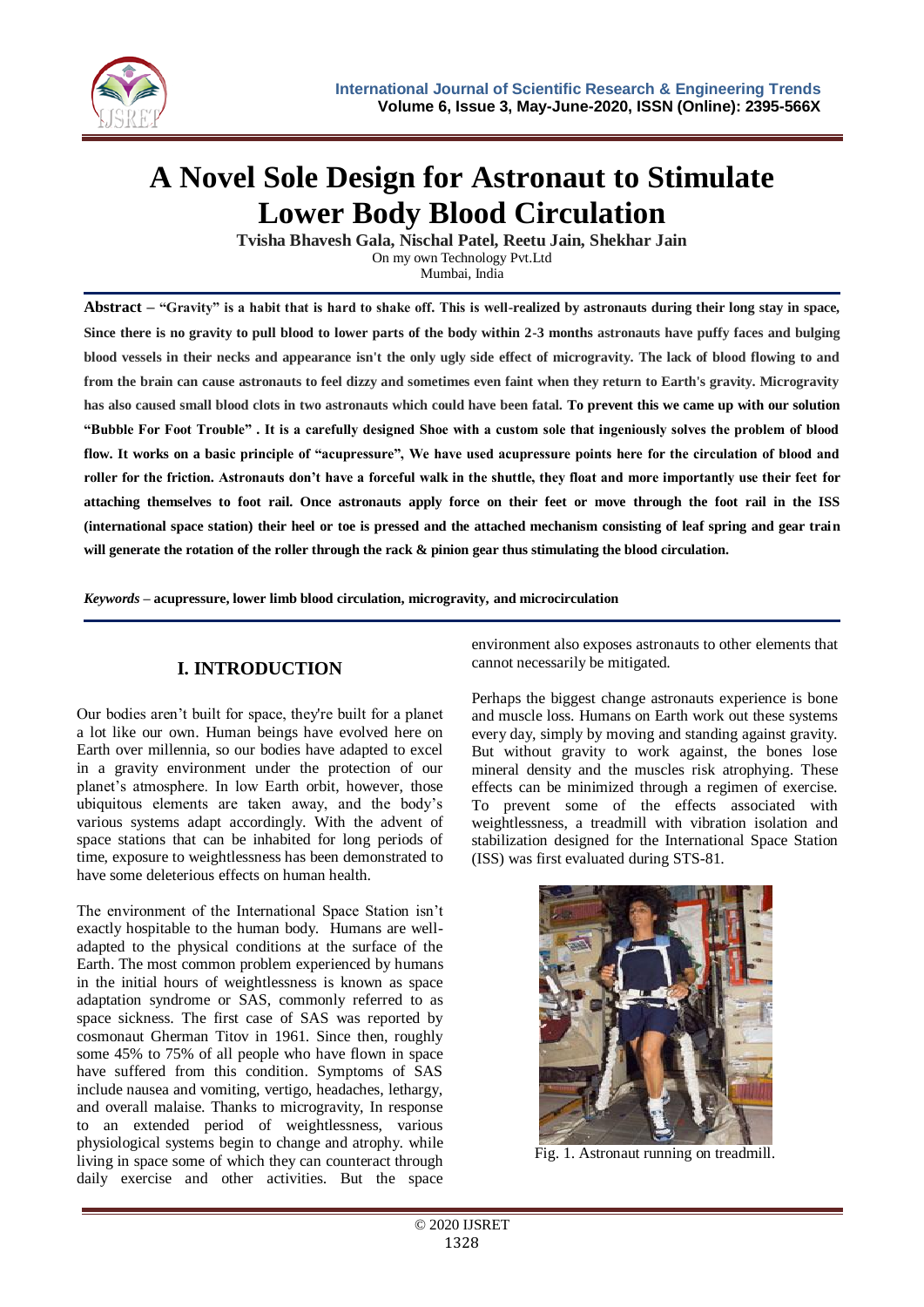

Three crew members ran and walked on the device, which floats freely in the micro-gravity experienced during orbit. For the majority of the more than 2 hours of locomotion studied, the treadmill operated well, and vibration transmitted to the vehicle was within the micro-gravity ‗allocation limits that are defined for the ISS. The treadmills are intended to help astronauts stay fit, fighting off the bone loss (spaceflight osteopenia) and muscle decay that otherwise comes with space travel. Astronauts use bungee cords to strap themselves to the treadmill in order to remain in contact with the equipment while in microgravity. Other significant effects include fluid redistribution, a slowing of the cardiovascular system, decreased production of red blood cells, balance disorders, and a weakening of the immune system. Lesser symptoms include loss of body mass, nasal congestion, sleep disturbance and excess flatulence. In an interview with NASA Astronaut Scott kelly he stated: After about 2 months in orbit your feet molt and like some reptilian creature skin on the bottom of your foot sheds, leaving soft pink flesh in its flesh in its place".



Fig .2. Astronaut scott kelly demonstrating skin peeling in space .

he wrote Crewmembers also experience a disruption in their proprioceptive system, which tells where arms, legs and other parts of the body are oriented relative to each other. "The first night in space when I was drifting off to sleep," one Apollo astronaut said in a NASA interview, "I suddenly realized that I had lost track of my arms and legs. For all my mind could tell, my limbs were not there."Astronauts face many hazards in space that can do strange things to the human body. Gravity changes, exposure to radiation and confinement all take a toll on bodies that are used to being protected by Earth's atmosphere, scientists say that Just like on Earth, there is a robust population of bacteria and fungi on the International Space Station (ISS) - and a new study catalogues its exact composition.

Most of the microbes are associated with humans, particularly the bacteria Staphylococcus (26% of total bacteria isolated), Pantoea (23%) and Bacillus (11%), according to a statement on the new work. Other organisms come from specific parts of humans, such as Staphylococcus aureus (10%), which is usually found in human nasal passages and skin. Another example is Enterobacter, whose percentage was not specified in the release, which is found in the human gastrointestinal tract. While it sounds like a gross combination, the scientists noted in the statement that similar bacteria are found in mundane Earth environments such as offices, gyms and hospitals, so the space station is similar to these other "built environments" frequented by humans. Physiological Effects of longer stay in space :

#### **1.You Grow Taller**

During the six months that most astronauts spend on the International Space Station, they can grow up to 3 percent taller. Without gravity, the spine is free to expand, making the space flyers taller, even when they first return to Earth. The astronauts return to their preflight height after a few months of being back within the planet's gravity.

#### **2. Muscle Mass Meltdown**

In the weightlessness of space, muscles aren't needed to support the body. An astronaut's muscles start to adapt to that change almost immediately. Instead of maintaining the usual base of muscle mass needed for life on Earth, astronauts' bodies quickly get to work ridding themselves of unnecessary tissue.

Although this might be ideal in space, it's problematic once back on Earth. Astronauts have to exercise for two hours a day on the space station just to maintain a healthy amount of muscle mass that they will need once they are back on the planet.

#### **3. Bone Density Loss**

All that exercise on the space station also helps prevent bone-density loss. Each month, astronauts could lose up to 1 percent of their bone density if they don't get enough exercise.There are two treadmills and two stationary bicycles on board the space station to help the residents keep in shape during their time in orbit.

#### **4. Sleep disturbances**

Astronauts have reported seeing flashes of light zap through their eyes as they try to rest, making it difficult for them to sleep on the space station. The flashes are actually from cosmic rays high-energy particles that beam through the solar system shooting through the orbiting outpost. Spaceflyers have described the flashes as "fireworks" or "streaks." Although the radiation from the cosmic rays can build up over time, the particles don't pose too much of a risk during the limited time that astronauts spend on the station.

#### **5. Coordination Conundrum After Landing**

After coming home from a stint on the space station, many astronauts have reported difficulty adjusting back to gravity. Sometimes, spaceflyers will drop things, forgetting that gravity is influential back on Earth. After six months in microgravity conditions, it is difficult to adjust to life in a place where materials fall if you drop them.

#### **6. Blood circulation in space:**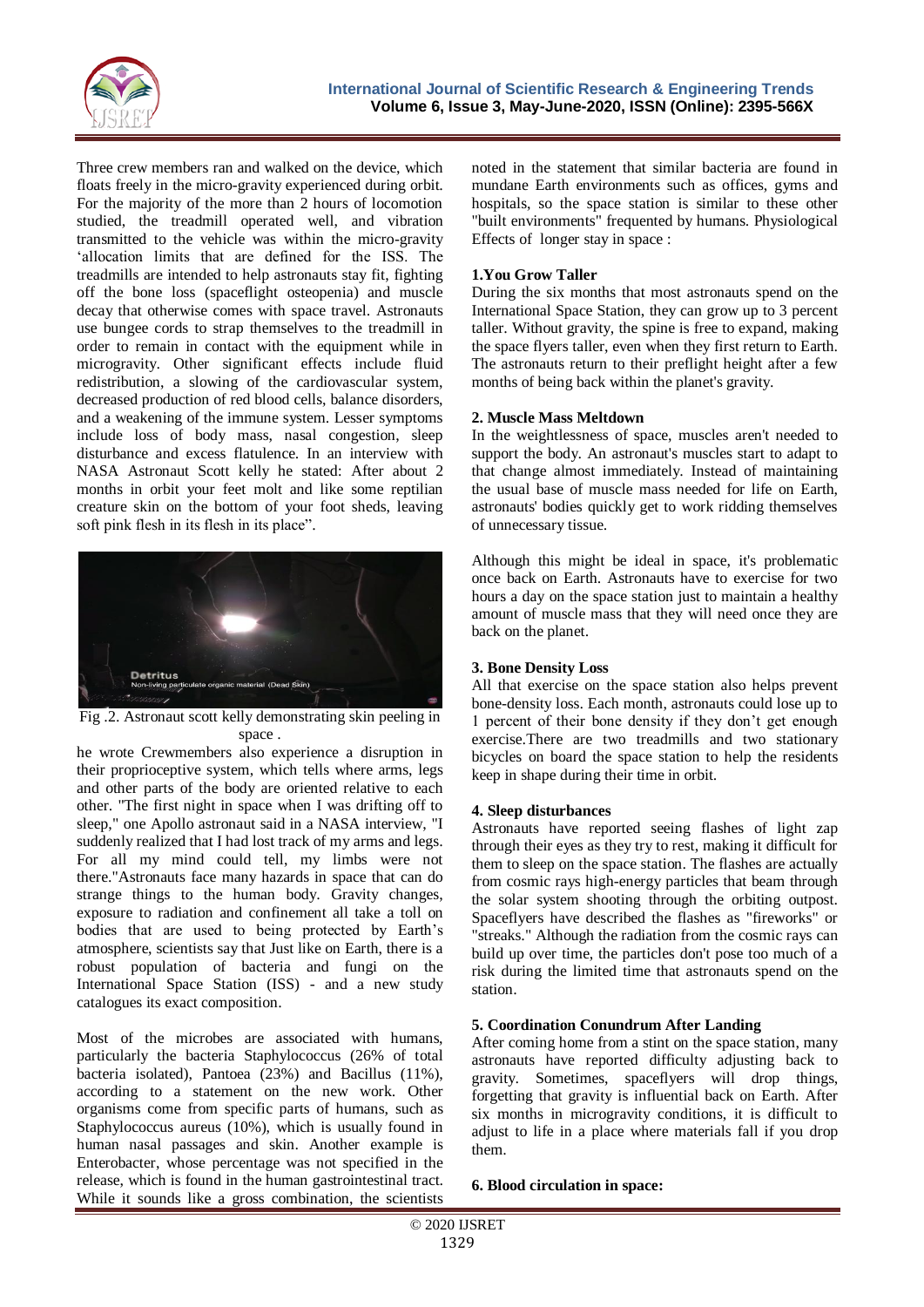

Astronauts have to be in top physical condition and must meet specific health requirements, such as having good vision and normal blood pressure. In microgravity, body fluids are moved around. Fluids such as plasma are lost throughout the body. Plasma is where red blood cells live. Less plasma means there is less blood to carry oxygen to the rest of the body. On Earth, the blood pressure in our feet is nearly three times higher than it is in our head. In orbit, however, this difference disappears, and blood pressure is maintained normally throughout the body.



gravity.

In space, there's a much different result. There's no gravity to pull blood into the lower part of the body. Instead, blood goes to the chest and head, causing astronauts to have puffy faces and bulging blood vessels in their necks. And appearance isn't the only ugly side effect. The lack of blood flowing to and from the brain can cause astronauts to feel dizzy and sometimes even faint when they return to Earth's gravity.



Fig.4. NASA Astronaut Peggy Whitson on Earth (left) and with noticeable puffiness in space (right) Credit: NASA.

That's why a new experiment on board the International Space Station called Cardiovascular and Cerebrovascular Control on Return from ISS (CCISS) is examining how long-duration exposure to microgravity affects crew members' heart functions, blood pressure and blood vessels that supply the brain. Being in microgravity can have strange effects on the body now it has emerged that it can make people's blood flow backwards. The changes to circulation caused two astronauts to develop small blood clots, which could have been fatal. Fortunately, though,

the man and woman affected came to no harm. The blood changes happened in a vessel called the left internal jugular vein, one of two that normally move blood out of the head when we are lying down. When we are upright, they mostly collapse to stop too much blood from draining out of the head, with our circulation taking a different route through veins with more resistance instead.

#### **Acupressure stimulation for improving blood circulation:**

Acupressure is a specific type of massage that relies on applying pressure to various points on the body. Acupressure massage is a natural holistic technique to address blockages that may be causing additional health problems. Including in the flow of blood circulation acupressure Acupressure originated in ancient China. In acupressure, muscular tension is released by applying pressure with hand at specific acupoints or pressure of the thumbs on specific points or the application of pressure to acupoints is used to balance the flow of the physiological energy. Acupressure has been practiced as a healing art for at least 5,000 years. It is the third most popular method for treating pain and illness in the world. This complete health system has been documented for use in treating over 3000 conditions. Besides being an ancient healing art to relieve muscular pain and/or tension. Acupressure Therapy helps the body functions optimum capacity, which results in more energy, greater vitality, better emotions and mental health, all by applying physical pressure on different points on the surface of the body to bring about relief through greater balance and circulation of fluids (blood, lymph) and metabolic energies in the body (heat, Qi). Thanks to it's natural anti-inflammatory,muscle-relaxing and pain relieving properties



Fig .5. Acupressure points on feet for stimulation .

Acupressure excites receptors or nerve fibres in the stimulated tissue which are also physiologically activated by strong muscle contractions and the effects on certain organ functions are similar to those obtained by protracted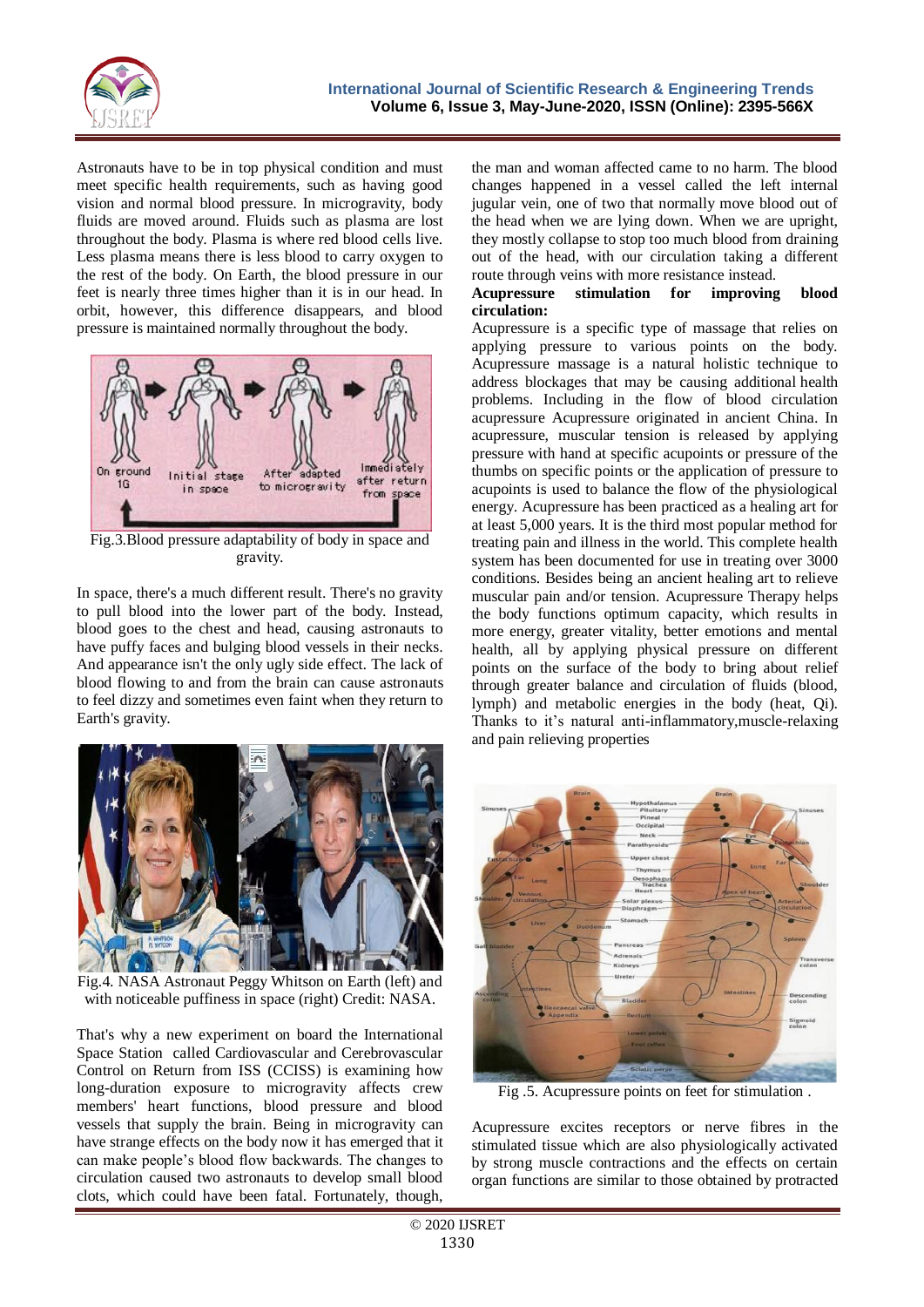

exercise. Both exercise and acupressure produce rhythmic discharges in nerve fibres, and cause the release of endogenous opioids and oxytocin essential to the induction of functional changes in different organ systems. acupressure has been accepted for pain relief in most countries and is commonly used in general practice and pain clinics as a complement to conventional treatment. heart diseases have been treated with transcutaneous nerve stimulation or acupressure. Richter et al compared the effects of acupressure and placebo in 21 patients with acute and stable angina pectoris. Treatment was given thrice weekly for 4 weeks. The number of pain attacks decreased studies demonstrate an immediate short-lasting effect following acupressure but there is evidence that a longer-lasting effect is possible. acupressure induces in many patients an increased sense of well-being, calmness and improved sleep.

## **II. LITERATURE REVIEW**

The NASA'S ground based studies of the headward fluids shifts related to space flights show that the loss of hydrostatic (gravitational) pressures in microgravity shifts blood ,spinal fluids and tissue fluids towards the head, causing venous congestion and leading symptoms compatible with increased intracranial pressure (ICP). Simulation of gravitational stress by application of lower body negative pressure (LBNP) is proposed as a means to reduce ICP and reestablish cerebral health in astronauts during long mission stays in space. LNBP shifts blood and other fluids from the head and neck to the lower body [1].

By the analysis of human microcirculation in weightlessness. microcirculation consists of a network of blood vessels of the smallest scale, microcirculation is essential for tissue oxygenation, organ perfusion, gas metabolism and exchange of nutrients and waste products]. Accordingly, malfunctioning of the microcirculation might cause organ-dysfunctions leading to possible life-threatening dysregulations[2]

Treatment of Rosacea using acupuncture for improving the local skin microcirculation discovered thier patients experiencing significant improvements in the region around the nose after 3 sessions of acupuncture treatment. They think acupuncture may be effective in treating rosacea through redistributing micro-circulation of blood at the localized area of effect. This result suggested that the acupuncture treatment might be effective in treating rosacea through blood redistribution and micro-circulation of local skin area.[3]

Xiangfeng Li et, al studied the effect of acupressure stimulation for increasing the blood flow in lower limbs in patients suffering peripheral arterial occlusive diseases. Group of 30 patients with stage 2 peripheral arterial occlusive diseases (PAOD) underwent blood flow measurement before acupressure stimulation. The

measurement of blood flow was determined by transcutaneous oximetry (tcPO2) monitor.

To find out whether the blood flow of the lower limbs that had undergone an ipsilateral sympathectomy increased, the tcPO2 values at all sites of these lower limbs were summarized together. The mean values at the distal crus and dorsum of the foot before and during stimulation were  $44 \pm 16$  mmHg and  $46 \pm 14$  mmHg (n = 20) moreover, all patients felt relaxed and comfortable during and after acupressure because acupoint stimulation can release muscular tension, promote the circulation of the blood, and stimulate the body's natural self-curative abilities. They stated acupressure treatment to be safe, it has no side effects, and it is easy to perform[4]

The results of the controlled study showed a significant increase of the values of regional oxygen saturation on the stimulated side of the knee acupuncture stimulation was confirmed to increase the blood flow velocity of the peripheral arterioles. The values of regional oxygen saturation (rSO2) on the stimulated side of the knee were significantly increased immediately after acupressure stimulation[5]

Acupuncture excites receptors or nerve fibres in the stimulated tissue which are also physiologically activated by strong muscle contractions and the effects on certain organ functions are similar to those obtained by protracted exercise. Both exercise and acupuncture produce rhythmic discharges in nerve fibres, and cause the release of endogenous opioids and oxytocin essential to the induction of functional changes in different organ systems. Acupuncture has been accepted for pain relief in most countries and is commonly used in general practice and pain clinics as a complement to conventional treatment. heart diseases have been treated with transcutaneous nerve stimulation or acupuncture. Richter et al compared the effects of acupuncture and placebo in 21 patients with acute and stable angina pectoris. Treatment was given thrice weekly for 4 weeks. The number of pain attacks decreased studies demonstrate an immediate short-lasting effect following acupuncture but there is evidence that a longer-lasting effect is possible. Acupuncture induces in many patients an increased sense of well-being, calmness and improved sleep.[6]

Since the circulatory system supplies oxygen and nutrients to tissues and cells and removes toxic waste from them. It has also been noted that acupressure can significantly influence the heart rate (HR) and blood pressure (BP) or enhance local blood flow, such as in the lower limbs of patients with peripheral arterial occlusive disease[7]

Acupuncture is increasingly used in managing chronic pain and other conditions, such as chronic knee pain, tension-type headache, low back pain, and so on Li Shouxian said "It's not difficult to understand acupuncture point, but to master the manipulation; it's hard for us to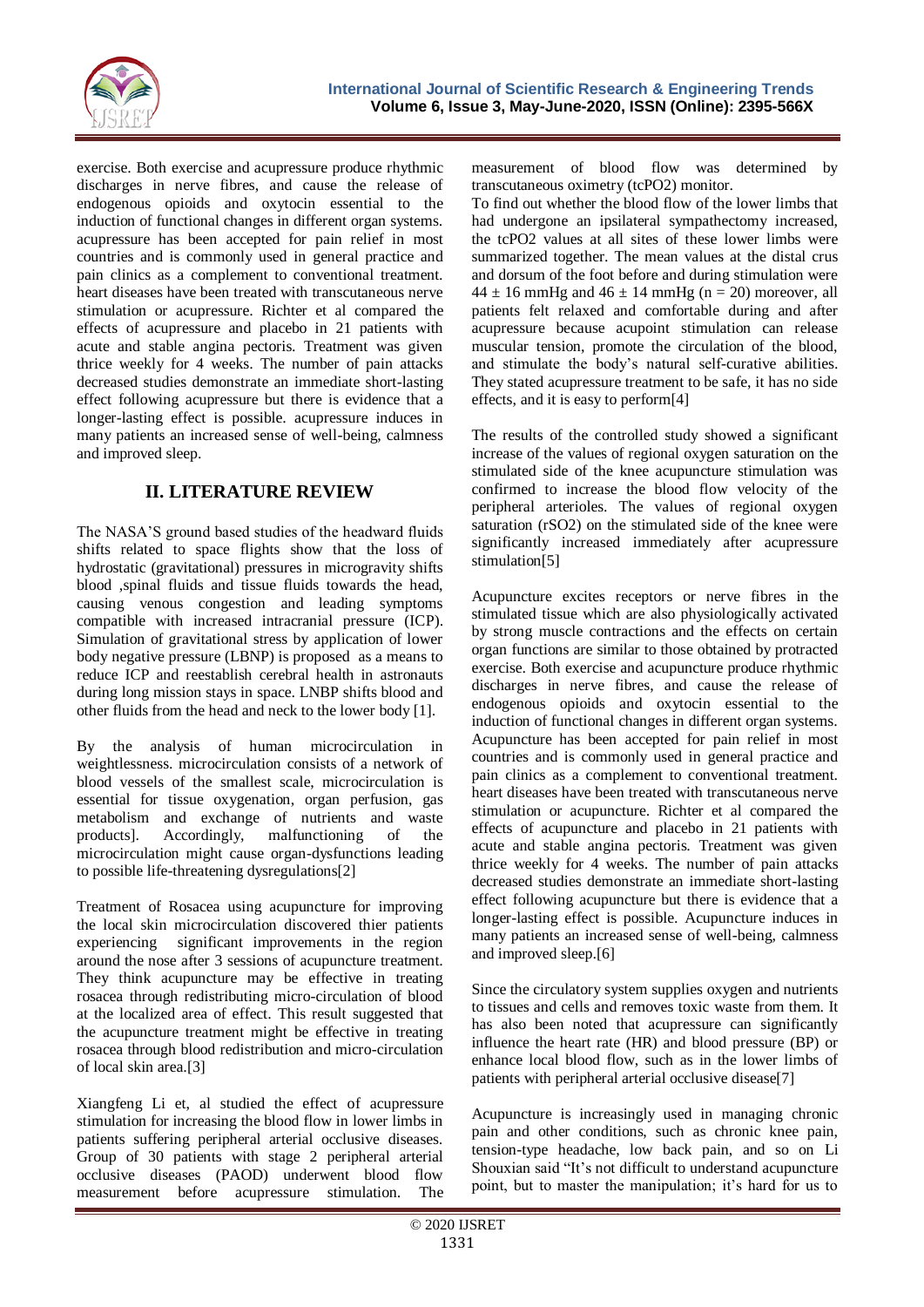

master the manipulation more than to understand acupuncture point; if only you merely comprehend acupuncture point, you couldn't be a distinguished doctor[8]."

Since the circulatory system supplies oxygen and nutrients to tissues and cells and removes

toxic waste from them,It has also been noted that acupressure can significantly influence the heart rate (HR) and blood pressure (BP) or enhance local blood flow, such as in the lower limbs of patients with peripheral arterial occlusive disease[8]

The Effectiveness of Acupressure on Relieving Pain says that acupressure is a complementary treatment that uses fingers and applies pressure to stimulate acupoints of the human body This noninvasive therapy was originally developed from traditional Chinese medicine, which focuses on the balance of yin and yang and maintains the function of vital organs through circulation of blood and energy (chi) in the body [9]

From previous studies of 'NASA - understanding space travel affects blood vessels' explains that using models that simulate microgravity, it is now evident that the shift of fluid toward the head and the unloading of postural muscles together alter the mechanical forces exerted on arteries, the vessels responsible for regulating blood flow and arterial blood pressure[10]

There's no gravity to pull blood into the lower part of the body. Instead, blood goes to the chest and head, causing astronauts to have puffy faces and bulging blood vessels in their necks.And appearance isn't the only ugly side effect..For the brain and heart to get enough blood, two things must happen. Blood must be returned to the heart from the legs and the stomach region. And once the heart pumps out the blood, the blood vessels must help generate enough pressure to drive the blood up to the brain.[11]

Lack of gravity can disrupt astronauts' blood circulation, giving them puffy faces and 'bird legs as blood moves from the lower body and congests in the head and chest. Our hearts and other muscles rely on the daily challenge of moving against gravity to stay strong and healthy. Long periods of sedentary behaviour – including sedentary behavior in space – are associated with higher risk of cardiovascular disorders such as high blood pressure, arrhythmia and heart failure.[12]

Living for months in microgravity can alter many of the body's systems astronauts who have stayed in space for long periods have problems with mainly the circulation and eyesight.Without gravity to pull fluids like blood down the legs, fluids shift toward the upper body, says Jennifer Fogarty, the head of NASA's Space Life Sciences Innovation. The heart still pumps enough blood to the

lower limbs so that they can function, but the legs don't get nearly the same amount of blood as they do on Earth.[13]

#### **Our Solution:**

While researching we came up to 2 major problems that astronauts face in space - lower limb blood circulation and calluses. There has been very little research in this area, hence we decided to work on these problems. The reason this condition occur in space is due to the "lack of gravity" when there is no gravity, fluids naturally travel upwards into our face and head, causing lack of blood circulation in lower body, and as for calluses when there's no gravity astronauts float in space and rarely use their feet to move around causing the bottom layer of their feet to shed skin calluses.

To solve both the problems we came up with a easy solution- a sole which consists of

Acupressure points - while researching for a non invasive treatment for blood circulation we came across acupressure we decided to go with acupressure as our main treatment as acupressure is a simple safe natural efficient and a tested therapy to address blockages throughout the body, its mainly used for blood circulation.

Friction- as the feet of astronauts are not being used often giving fric.tion will help solve the problem of calluses even while they dont walk.

Now that we had a raw idea we started designing the sole the main challenge was keeping in mind the 3D printability but still get the desired outcome it took us 2 prototypes to come to the final idea

1st prototype- the first prototype is an outline sole, it is covered with contoured circles(acupressure points).



Fig. 6. 1st Prototype.

After studying the feet terminology we realised the contoured circles aren't required on the whole sole the mains parts of the feet that should be covered are the metatarsal, dorsal and plaunum. It was also very rigid for normal movements 2nd prototype- in the second prototype we designed a sole to accommodate the hinges 5 hinge placed 1 inch apart from each other the hinges helped in the flexibility of the sole. consisting of contoured circles (acupressure points). This will help astronauts move even on irregular surfaces.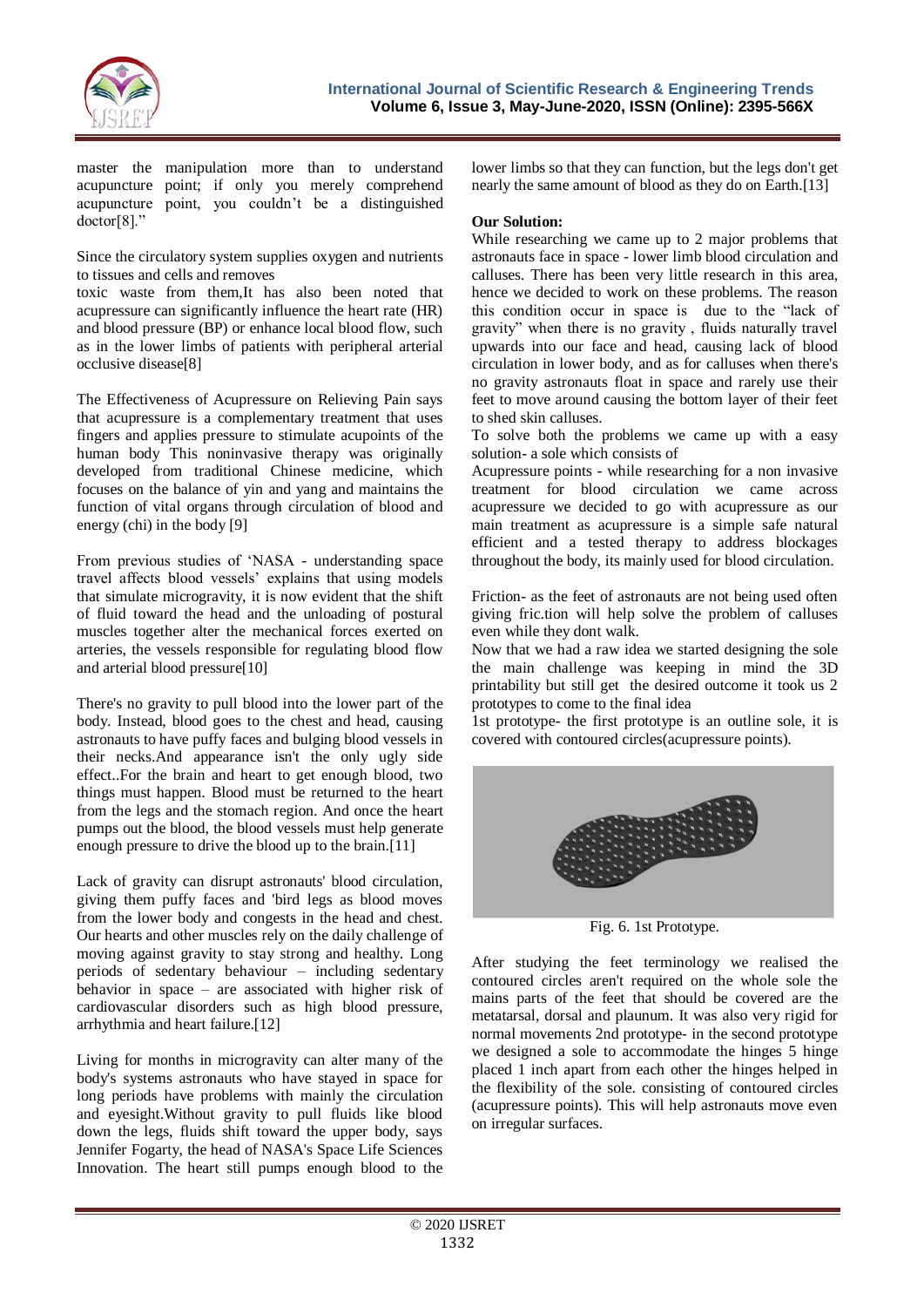



Fig. 7. 2rd prototype with hinges at every inche .

After the 3D printing of the 2nd prototype, we realized the sole was very uncomfortable for wearing it for long durations. The main disadvantage we found was that only a specific point for acupressure was getting stimulated every time they wore the sole we needed to cover the entire feet but while giving it some friction, thus came up the idea of rollers that led us to create our third prototype The designing of the roller:



Fig. 7. Roller with acupressure points.

Roller- we designed the roller keeping a 120-degree difference in every bubble to get the utmost pressure using minimal bubbles and at least one bubble is in contact with the feet while it is in a rolling motion. The length of the roller varied from 5.2 to 5.8cm depending on the curves of the sole. Bubble height was 0.55 cm the height was decided on the height of the outer sole so as to maintain the contact the bubble with the feet.

3rd prototype- in our third prototype, we made a semidynamic sole which consists of contoured circles on top of widely placed rollers. We used a toe grip to keep the feet from slipping. The outer sole was the place where the feet rests so that only a bubble only touches the feet and pressure until and unless it is pushed while moving.



Fig .8. 3rd prototype with roller acupressure points.

After trying the third prototype, we realized that the rollers had two weak points, the skin tended to get stuck in the widely spaced rollers, second, the rollers also did not move because it had a space restriction to solve the problem we required a mechanism which made the rollers move each time the feet pressed on the sole so began the improvisations for the next idea Final prototype - This design consists of a rigid foot sole pivoted in the middle with a pin, toe grip, rollers with protruding bubbles, below the foot sole are attached a pair of leaf springs with rack and pinions are attached with the rollers.



Fig .9. final prototype.

To overcome the limitations of the third prototype we had to change the design of the rollers to incorporate a roller moving mechanism.



Fig .10. Modified roller with gear .

for moving the rollers we selected gears as the mode of transmission as it has the least power transmission loss. The selection of gear profile was based on the 3D printability, hence we chose the spur gear because it was the easiest gear profile to be manufactured by the 3D printer. After choosing the gear we were looking for a mechanism to move all the gears and thereby rollers at once. Simplest we could think off was gear train to move all the gears at the same time, but gear train would require a large amount of force to move every roller and cause a lot of wear and tear of the gear tooth. Hence the selection of rack and pinion mechanism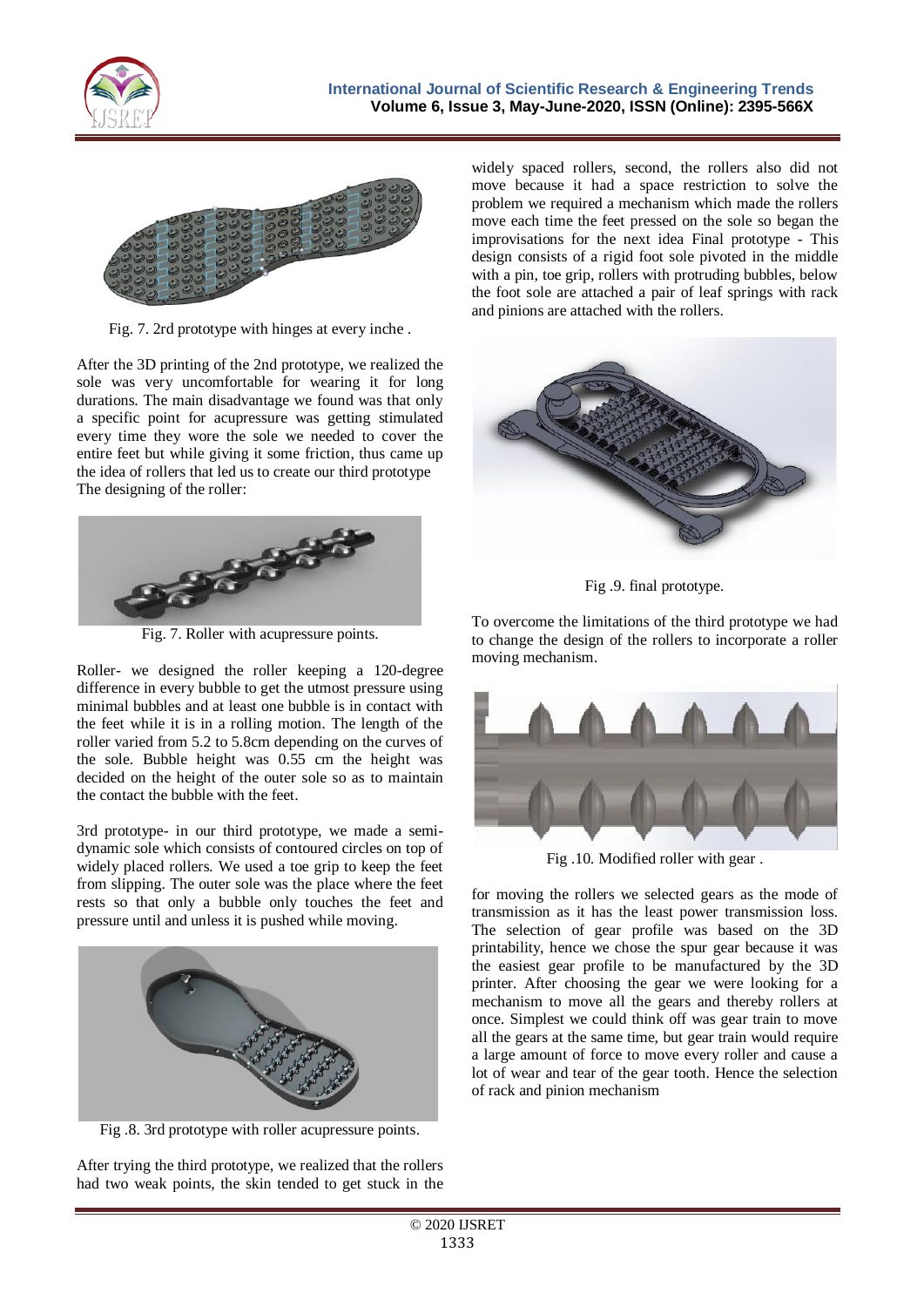



Fig .11. Rack and pinion mechanism.

we required such a mechanism that could give equal force to all the gear attached rollers. There are 10 rollers which need to move simultaneously but a gear train couldn't do so, so we went with a rack and pinion, (rack and pinion gears are used to convert rotation into linear motion).



Fig .12. Rack and pinion mechanism used in final prototype

but to move the rack and pinion we required a mechanism to push and pull the rack to move the pinions in both directions i.e we needed a returning mechanism. The spring mechanism was selected to provide returning motion. To achieve that we needed repeatable counterforce when compressed or displaced would move all the rollers while maintaining contact with rack. This movement will not be achieved with the helical compression spring hence flat spring (leaf spring) type was selected to activate the movement, the use of leaf spring is also beneficial since it can support the extra weight. If we used a normal spring we would have to use a lot of them and it would cause a clutter so we chose a leaf spring, leaf spring advantages was that it had a pivot point and it could carry a lot of force.



The outer sole was changed to symmetric design because we wanted it to have a pivot point, a normal sole would have less width in the middle portion, that would weaken the mechanism and cause non-uniform motion of the rollers.



Fig.14. Final prototype illustrating all the parts.

The entire mechanism works when it is worn, the slightest bit of pressure puts the leaf spring under tension which then activates the rack and pinions that move linearly towards the heel side of the foot thereby moving all the rollers hence activating the acupressure points, once this foot pressure is released the spring under tension regains its original state while doing so the attached racks moves back to toe side of the foot thereby moving the rollers again hence reactivating the acupressure points. The testing of the final prototype in the microgravity remains to be done. This sole can be worn during their routine 2 hours workout regimen and also while they move around the shuttle.



Fig.15. Astronauts can use the sole during their workout routine.